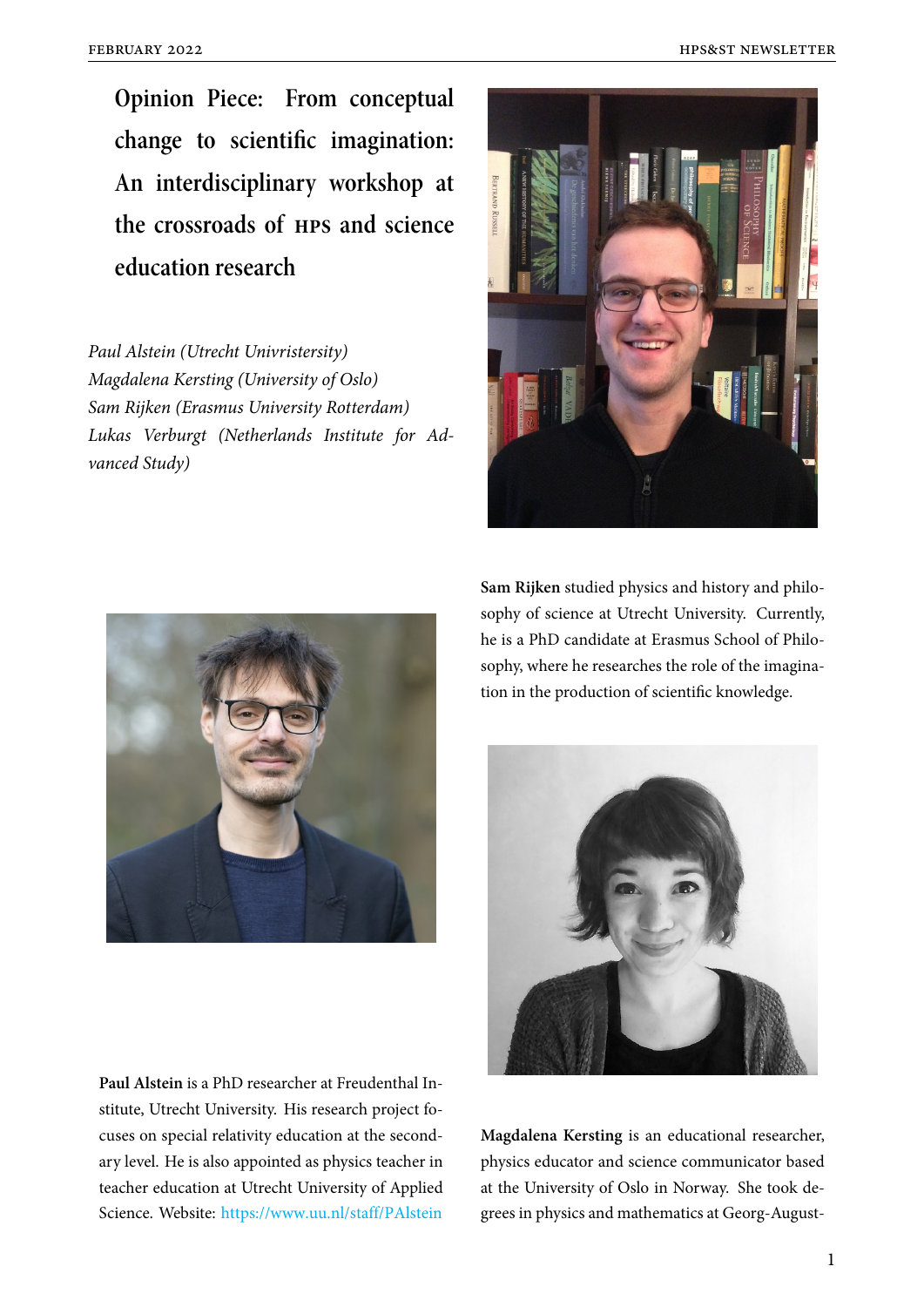Universität Göttingen, and her PhD in physics education at University of Oslo. In her work, Magdalena uses perspectives of history and philosophy of science to enrich science education practices. She has a particular interest in Einsteinian physics education and is the main editor of Teaching Einsteinian Physics in Schools (Routledge). Website: https: //www.magdalenakersting.com

**Lukas M. Verburgt** is fellow of the Nethe[rlands](https://www.magdalenakersting.com) [Institute for Advanced Study \(n](https://www.magdalenakersting.com)ias) and guest researcher at the Institute of Philosophy, Leiden University. He has held visiting research positions at Trinity College, Cambridge, and the Max Planck Institute for the History of Science, Berlin. His research focuses on the changing relationship between science and philosophy in the 19th and early 20th centuries. Website: https://www. lukasmverburgt.com

### **I[ntroduction](https://www.lukasmverburgt.com)**

On June 4th 2021, the Freudenthal Institute and Descartes Center (Utrecht University) hosted an online interdisciplinary workshop on conceptual change. The main aim of the workshop was to reflect on various aspects of conceptual change by bringing together scholars from the fields of history and philosophy of science (hps) and science education. The workshop included eight talks by an equal number of hps scholars and science education researchers, including keynote lectures by Stella Vosniadou and Paul Honingen-Huene. In this article, the workshop organisers (Alstein and Verburgt) and two of its speakers (Kersting and Rijken) present their reflections on the workshop and the resulting cooperation.

Although it is widely recognised that HPS and science education researchers have much to offer each other, their potential collaboration is often hampered by differences in disciplinary traditions and terminology. As a result, while hps scholars and science education researchers may be working on the same problems, insights yielded in one discipline often remain unexplored in the other. One way to bridge this divide is to identify shared topics of interest that lay the ground for joint exploration and fruitful collaboration. The present authors are convinced that such collaboration makes necessary a shared vocabulary in which insights from both disciplines can be expressed and communicated to each other.

Conceptual change is a paradigmatic example of such a shared topic across hps and science education (Vosniadou, 2008). In hps, conceptual change refers to the adjustment, re-evaluation and increased understanding of 'the scientist's conceptual apparatus' (Kuhn, 1966, p.242). Much emphasis in contemporary hps is laid on the "practices of scientists in creating conceptual change, not on the conceptual structures per se" (Nersessian, 1998, p.160). In science education, most research in conceptual change describes students' difficulties and progressions in establishing scientific concepts by adapting an individual perspective, although conceptual change can be approached from social perspectives too (von Aufschnaiter & Rogge, 2015). During the workshop's (keynote) talks and plenary discussions, the workshop participants used the central topic of conceptual change to learn from each other and explore the relationship between hps and science education research.

In particular, the workshop focussed on the following questions:

• How have HPS and science education research informed and influenced each other's views on conceptual change over the past decades until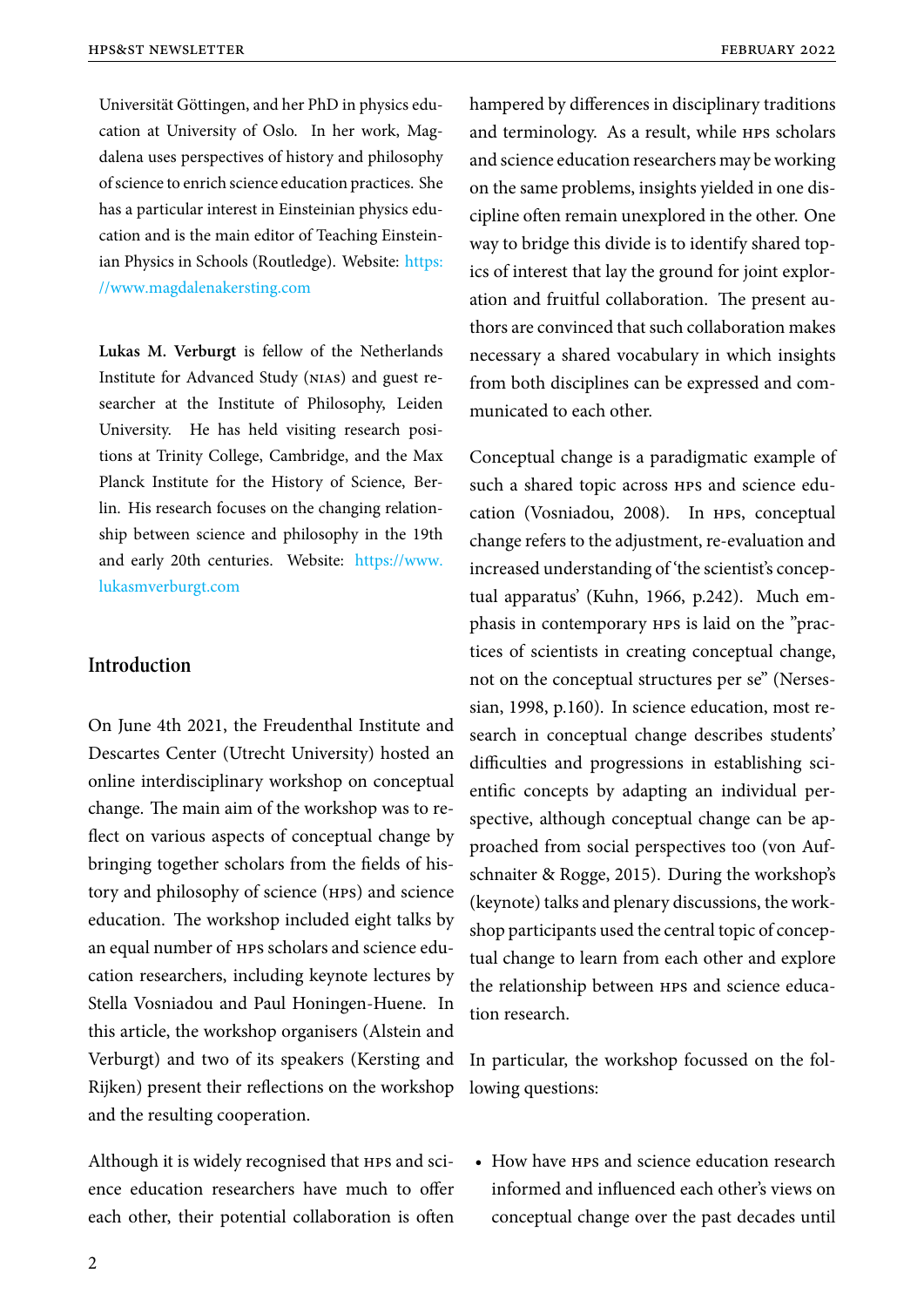the present?

- What is the relation between recent debates in hps and science education research on theories and models of conceptual change?
- What is required to make respective insights into conceptual change of mutual benefit?

In this article, we build on and extend our joint reflections to describe how discussing the notion of conceptual change has led us toward the topic of *scientific imagination*. As we will indicate below, both scientists and students seem to draw extensively on imagination and imaginative practices during processes of conceptual change. We argue, therefore, that the scientific imagination can be used as a key concept to answer the questions posed during the workshop. We will particularly indicate how recent insights from hps and science education research into the notion of scientific imagination may be fruitfully combined to increase our understanding of conceptual change in science and science education.

#### **Question 1: Looking back**

Let us start by addressing the first question: how have HPS and science education researchers informed and influenced each other's views on conceptual change over the past decades until the present? It appears that the interaction between hps and science education research has hitherto at best been asymmetric. Asymmetric because the influence appears to be mainly in the direction from hps to science education, not the other way around. In her talk at our workshop, for example, Stella Vosniadou made the following remark:

hps-based conceptual change research has led science education researchers and educators to examine more closely the nature of students' knowledge base – their preconceptions, misconceptions, and alternative conceptions – illuminating the failures of traditional approaches of teaching science to bring about science understanding. It has produced a much richer picture of the many conceptual changes – in ontology, epistemology, in representations of the world – as well as in basic cognitive and metacognitive capabilities students need to develop in the process of learning science. It has created a revolutionary shift in teaching science, from focusing on the transmission of facts to an appreciation of science as a discipline, of the scientific method, and of science's contributions to society. (Vosniadou, abstract for workshop)

One essential skill that students need to develop in science learning was mentioned repeatedly during the workshop: adequately employing imagination to bring about conceptual change. Floor Kamphorst, for example, described in her talk how secondary-school students reason scientifically through hypothetical modelling. In special relativity education, students perform the imaginative act of thought experiments to explicate their pre-instructional models of light propagation. In tasks, students relate these pre-instructional models to historical notions of light propagation: Newton's idea of light as tiny particles and Huygens wave description of light. Students can then build on these notions to understand the light postulate (Kamphorst et al., 2021).

Relatedly, Sam Rijken argued in his talk how a Waltonian view of the scientific imagination (discussed below) enables us to construct and present thought experiments in science education with increased precision and clarity. Magdalena Kersting, for her part, drew on Bertrand Russell's (1925, p.9) observation that learning general relativity demands a change in our imaginative picture of the world: "A change in our imagination is always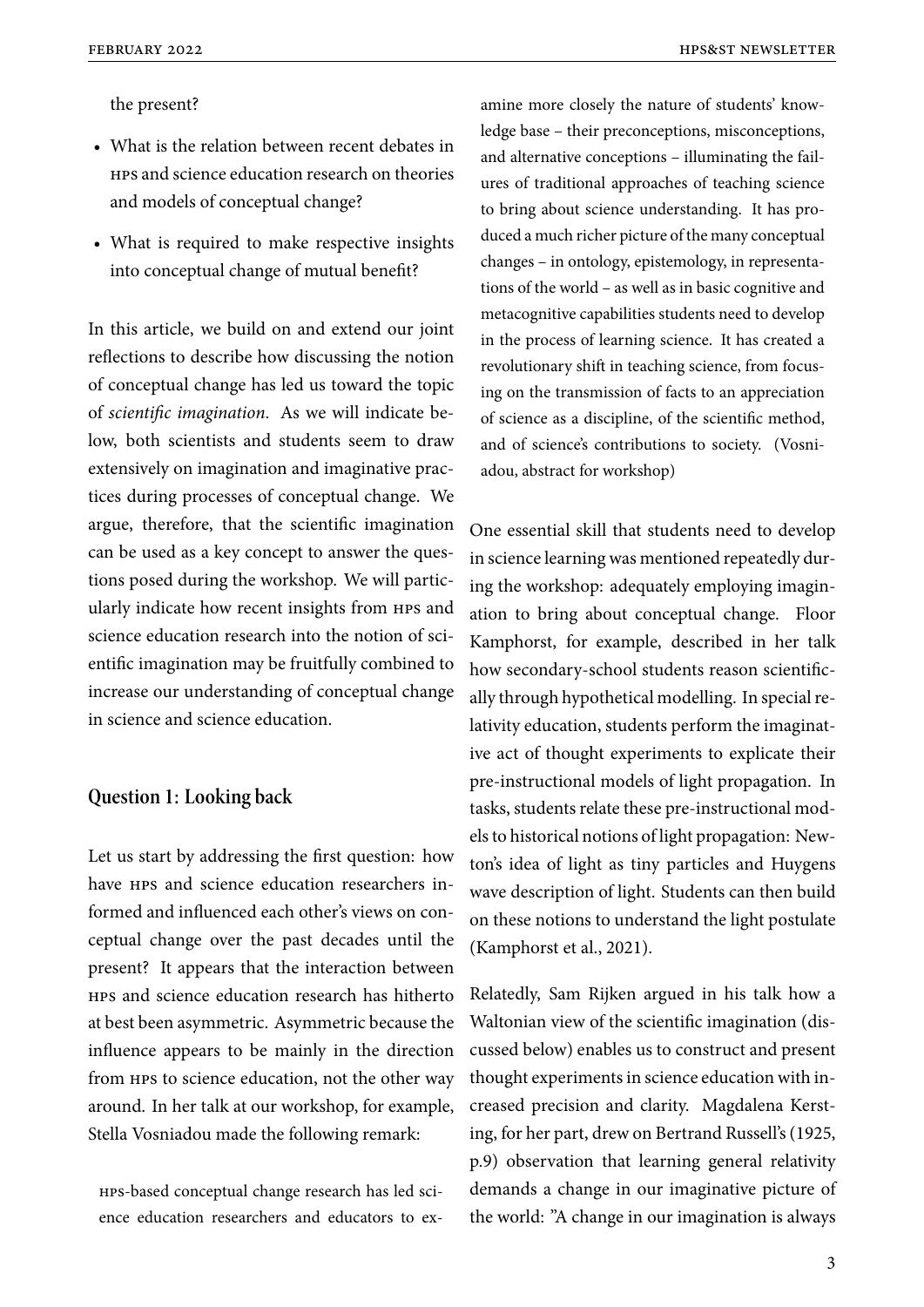difficult, especially when we are no longer young. The same sort of change was demanded by Copernicus, who taught that the earth is not stationary, and the heavens do not revolve about it once a day."

# **Question 2: Towards scientific imagination**

Concerning the second question - what is the relation between recent debates in hps and science education research on theories and models of conceptual change? - we believe that the concept of *scientific imagination* illuminates a relevant relation between recent debates in hps and science education research.

The HPS contributions at the workshop reflect a recent trend in the field: the epistemic role of the imagination in science is currently being actively studied in the context of scientific modelling and thought experimenting. The recent collection *The Scientific Imagination* (2020) is exemplary in this regard<sup>1</sup>. Consider the following passage from its introduction, which echoes Vosniadou's statement above:

Despite its centrality, the imagination has rarely received systematic attention in philosophy of science. This neglect can be attributed in part to the influence of a well-known distinction between the context of discovery and the context of justification (Reichenbach 1938), and a tendency in positivist and post-positivist philosophy of science to set aside psychological aspects of the scientific process. That

situation has now changed, and a growing literature in the philosophy of science is devoted to the role and character of imagining within science. This has been especially visible in the literature on scientific modeling, but the interest now extends more broadly. (Scientific Imagination, p.5)

This article discusses two branches in the hps literature on imagination, both of which connect to science education research. The branches correspond to a distinction that is commonly made between two different *types* of imagination: *objectual* imagination and *propositional* imagination (e.g., Levy & Godfrey-Smith, 2020, p.5-6; Liao & Gendler, 2020, §1.2; Salis & Frigg, 2020, p.26). Objectual imagination is often discussed in connection to the scientists' context of discovery which, as we will indicate below, has a clear parallel to the students' context of learning science. Propositional imagination is currently mainly discussed through the concept of *make-believe*–an explicitly social type of imagination that complements the increased focus in science education research on the social aspect of imagination in the classroom, which we also discuss below.

## **2.1. Objectual imagination in hps**

*Objectual* imagination is the type of imagination that we intuitively associate with a "perceptionlike engagement with the [imagined] content in question" (Levy & Godfrey-Smith, 2020, p.6). This type of imagination is typically analysed

 $^1$ In a recent review, Meynell writes justly: "The Scientific Imagination' is, in some ways, an odd name for the book as the real focus is on scientific models (SMs) and thought experiments (TES). TES and SMS are types of representational objects, so focusing on them tends to elide other subjects that naturally belong in a discussion of scientific imagination—such as creativity, aesthetic value, or the role of emotions in science. " (Meynell, 2021, p.1)

<sup>&</sup>lt;sup>2</sup>We refrain from discussing the 'content' of objectual imagination because, to understate it, the 'exact character of the imagined content is up for dispute' (Meynell, 2014, p.4156). Many different frameworks for objectual imagination and further distinctions within objectual imagination are proposed; e.g., between imagistic and non-imagistic imagination—with little consensus in sight. Unfortunately, in-depth discussion is beyond the scope of this article. See, e.g., (Salis and Frigg, 2020, §1.4.1) for a brief discussion of various proposals.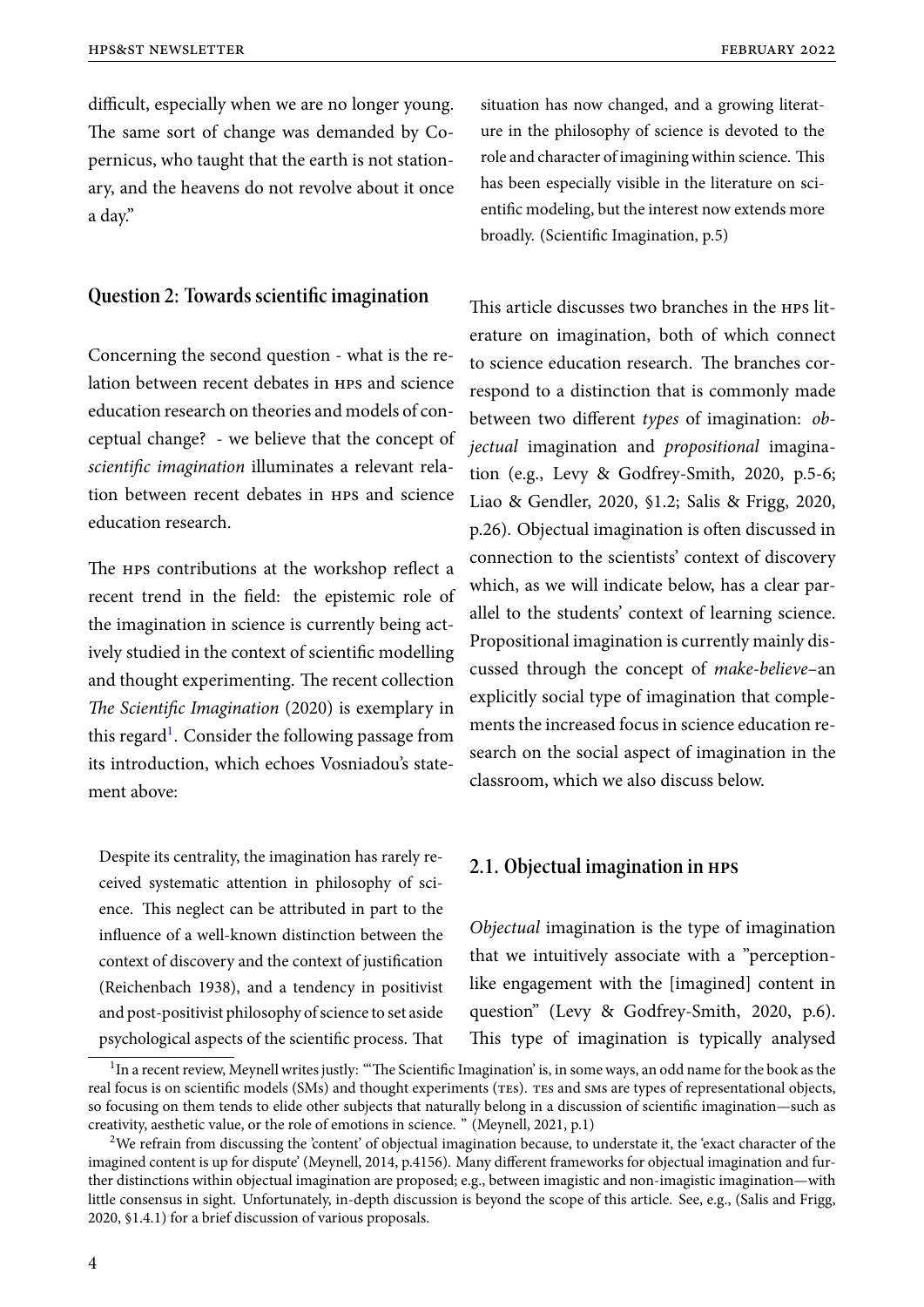with conceptual frameworks that draw explicitly on contemporary cognitive psychology<sup>2</sup>. . We briefly mention the work of one influential author. Nancy Nersessian (e.g., 1992, 2007, 2008) has analysed the cognitive underpinning of conceptual change in science using the compelling notion of *mental modelling*: the imaginative manipulation of a mental analogue of a real-world object or phenomenon. Indicatively, Nersessian mentions that such "mental transformations are often accompanied by [for example] twisting and moving one's hands to represent rotation, which indicates motor as well as visual processing" (Nersessian, 2018, p.315). As mentioned below, such embodied aspects of the imagination are currently studied in science education.

There exists a noteworthy recurring link between hps and science education research concerning objectual imagination. On multiple occasions, Nersessian has related her insights on scientists' conceptual development to the conceptual change that occurs when students learn scientific concepts:

Clearly, one would expect differences between, for example, the practices used by scientists in constructing new concepts and students learning new (for them) concepts. For one thing, scientists have articulated theoretical goals and sophisticated metacognitive strategies while children and students do not. However, in conceptual change processes, a significant parallel is that each involves problem-solving. One way to think of learning science, for instance, is that students are engaged in (or need to be enticed into) trying to understand the extant scientific conceptualisation of a domain. In this process, learning happens when they perceive the inadequacies of their intuitive understandings - at least under certain conditions - and construct representations of the scientific concepts for themselves. (Nersessian, 2007, p.392)

As an example of this relation, Sam Rijken mentioned in his talk at the workshop how an early publication on scientific thought experiments by Kuhn (1964) discusses conceptual change in two analogous contexts. First, young children who were subjected to Piaget's famous experiments, and, second, Aristotelians who were confronted with Galilei's thought experiments as elaborated in *Dialogue*<sup>3</sup> . Interestingly for the present discussion, Kuhn explicitly used insights from the former to better understand the latter, thus presenting us with a rare case of education research influencing hps in a context relevant for the concept of imagination:

The historical context within which actual thought experiments assist in the reformulation or readjustment of existing concepts is inevitably extraordinarily complex. I therefore begin with a simpler, because nonhistorical, example, choosing for the purpose a conceptual transposition induced in the laboratory by the brilliant Swiss child psychologist Jean Piaget. (Kuhn, 1977, p.243).

Kuhn points towards a problem for the systematic study of imagination in the context of scientific discovery: historical contexts are extraordinarily complex. To add to this complexity, we would like to emphasise that historians and philosophers of science do not generally have epistemic access to the imagination as employed by scientists in the context of discovery<sup>4</sup>. It is therefore an

<sup>&</sup>lt;sup>3</sup>Kuhn restricts his discussion to 'an intermediate group [of children], old enough to learn something from the experiments and young enough so that its responses were not yet those of an adult.' (Kuhn, 1964, p.243).

<sup>4</sup>Only since very recently is the imagination being studied 'in the lab' (Stuart, 2019). Interestingly, Stuart notes that the 'idea of studying imagination using empirical methods' has been acted upon in recent science education research, see (Stuart, 2019, p.3) for references.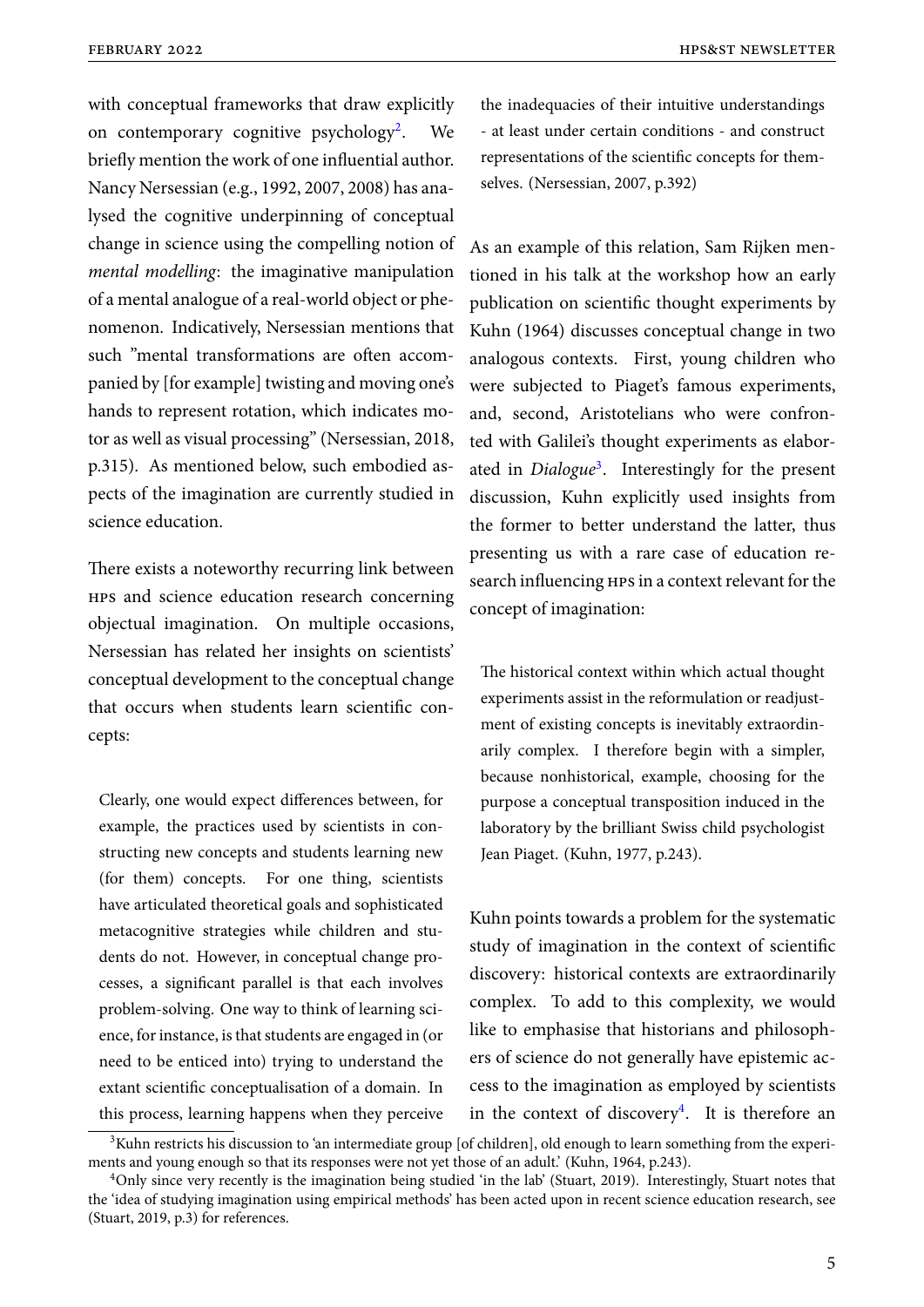important question—worthy of future research— determine what to imagine next: the *principles* whether students' cognitive development in science education may serve as a *proxy* for scientists' cognitive development in the context of discovery; specifically the cognitive development that results from the use of imagination, as is the case for scientific thought experimenting. We will return to this question at the end of this article.

#### **2.2 Propositional imagination in hps**

The second branch of hps literature on imagination concerns so-called *propositional* imagination. As opposed to objectual imagination, propositional imagination is usually not understood as a perception-like engagement with some imagined content but rather as an imaginative, nonveridical attitude towards *propositions*: an attitude that is belief-like (because it typically mirrors belief-like inference patterns) but not quite belief (for multiple reasons, e.g., that imagination is voluntary, does not necessarily aim at truth, and does not directly guide real-world action)<sup>5</sup>. One example of propositional imagination that is currently remarkably popular in the hps literature is *make-believe*.

'Make-believe' is a theoretical notion from Walton's (1990) conceptual framework for systematic acts of imagination that are prompted and constrained by the presence of material objects. Walton called these systematic acts of imagination *games of make-believe*. He originally formulated his framework to account for acts of imagination stimulated by representational art and works of literary fiction. Material objects constrain the imagination of participants of such games of makebelieve due to the imposition of specific rules that *of generation*. Because these principles of generation include relevant background knowledge and social conventions, the imaginative content of a specific game of make-believe can be agreed upon inter-subjectively. Games of make-believe are, therefore, explicitly *social* acts of imagination. This social aspect of the scientific imagination has previously not been discussed much in hps literature because the imagination is, in general, typically construed as a feature of individual cognition.

The principles of generation are a crucial component of games of make-believe: they enable communicating about imaginary content by fixing that content inter-subjectively. Nevertheless, it is far from clear what exactly all the relevant principles of generation are in a specific game, or even whether all relevant principles can always be formulated clearly. Much insight on this matter can be found by studying how children develop the capacity for make-believe. Remarkably, even very young children can engage in 'complex coordinated games of joint pretense with others. And well before the age of 4, they have figured out how to keep track of different individuals simultaneously engaging in different games of pretense […] [and they] are extremely flexible and adaptive about the principles of generation we use when we engage in exercises of prop‐based pretense' (Gendler, 2010, Ch.7). Presumably, research that looks at students and how they employ principles of generation in their imaginative acts —which in turn may bring about conceptual change— can provide bridging cases between games of make-believe played by young children and scientists.

Walton's games of make-believe and the construal of scientific imagination as make-believe

<sup>&</sup>lt;sup>5</sup>For elaboration on the relation between scientific imagination (specifically, pretense) and belief, see, e.g., (Gendler, 2010, Ch.7; Salis and Frigg, 2020; Özgön and Schoonen, Forthcoming).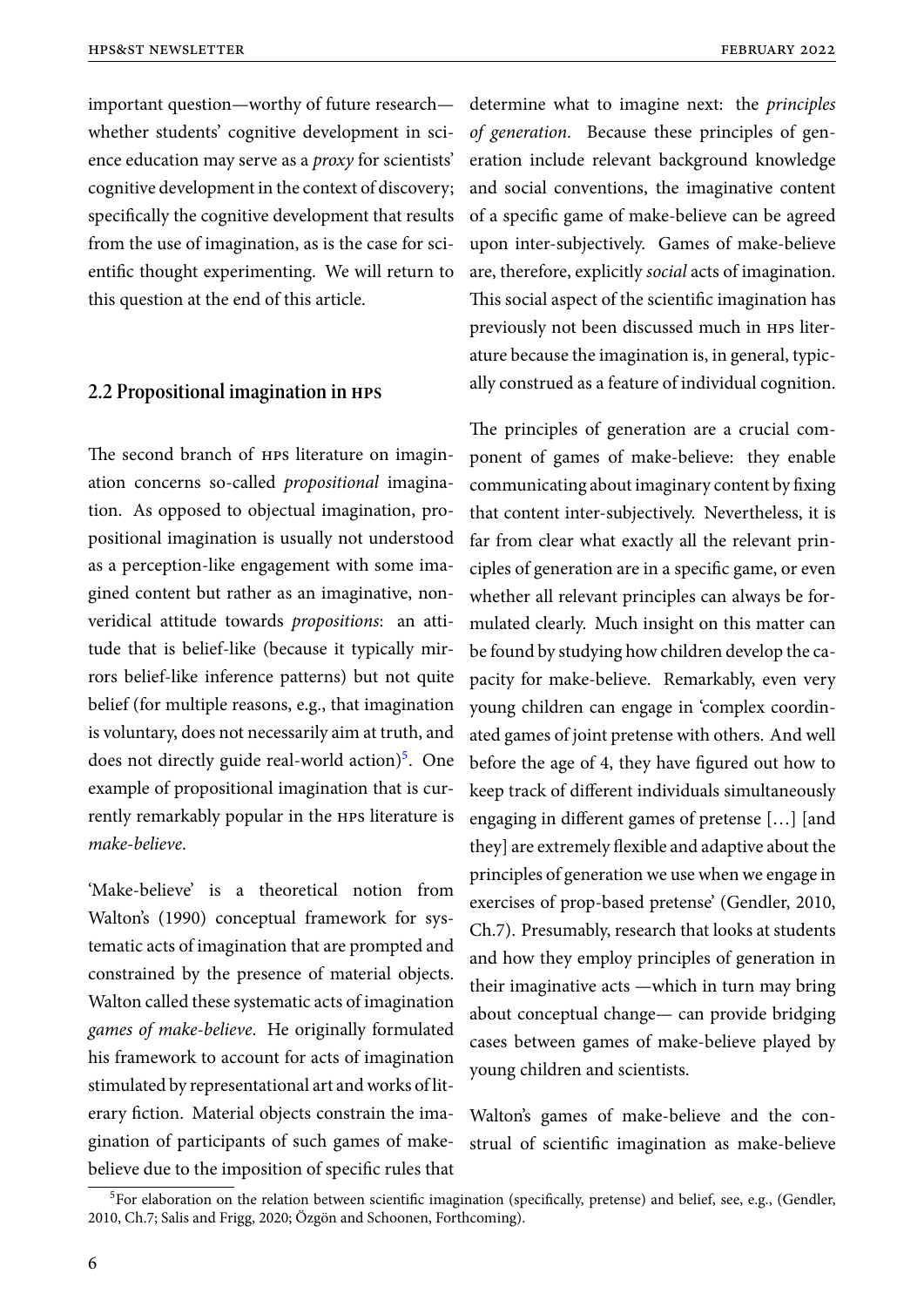have taken centre stage in hps literature on scientific modelling in the past decade; e.g., (Frigg & Nguyen, 2020; Levy & Godfrey-Smith, 2020; Cassini & Redmond, 2021). Here, an important move has been to regard *model descriptions* as performing a significantly similar function as works of literary fiction do: model descriptions prescribe imaginings about some (imaginary) model system. The principles of generation play a significant role in determining the content of a scientific model, so this body of literature will most certainly benefit from an increased understanding of which principles of generation are involved in which games of make-believe - which science education research may provide. The notion of make-believe is also employed to account for the content of scientific thought experiments, and it is straightforwardly applicable to related topics concerning scientific imagination (c.f. Meynell, 2014; 2021). We believe, moreover, that the rise of make-believe in hps is a promising development because make-believe's social aspect coheres well with a similar recent development on the notion of imagination in science education research.

### **2.3 Imagination in science education research**

In parallel to developments in HPS, science education researchers have put increasing emphasis on the role of imagination in learning and doing science (e.g. Hadzigeorgiou, 2016; Kind & Kind, 2007; Steier & Kersting, 2019). Thought experiments, when presented correctly, are a powerful example of a pedagogical tool that invites the use of imagination. While thought experiments can serve as a stand-in for physical experiments that are too difficult or impossible to realise in the classroom, their true potential lies in connecting students' everyday experiences to implicit assumptions and abstract concepts. For this reason,

thought experiments have proven to be a fruitful instructional tool in learning domains that deal with abstract and counterintuitive concepts, such as quantum mechanics and relativity (Velentzas & Halkia, 2012).

Although it seems clear that imagining constitutes an essential activity in science education practices, research still lacks a clear understanding of how students incorporate imagining into their classroom processes. Since classroom settings are socially active environments, it makes sense to consider imagining as a form of action instead of a static feature of individual cognition (Hilppö et al., 2016; Murphy, 2004). A sociocultural stance to imagining allows researchers to study patterns of classroom participation as students engage in imaginative activities. For example, students may draw on words, gestures, material representations or other forms of publicly available signs when performing imaginative activities (Steier et al., 2019). From this perspective, science education researchers can treat imagining as one form of representation practices (Greeno & Hall, 1997). While such a sociocultural stance does not argue against the mental modelling often linked with imagination in the HPS literature, it does shift the focus to signs that teachers can recognise and build on to facilitate science learning.

Approaching scientific imagination from a sociocultural perspective has its roots in the work of developmental psychologist Lev Vygotsky (1998, 2004). Vygotsky proposed that imagination is an internalisation of play. When children play, they develop the ability to combine impressions and experiences from the world around them into something new that is not physically present - or might not even exist in the real world. Through play, children also adopt norms and rules of their so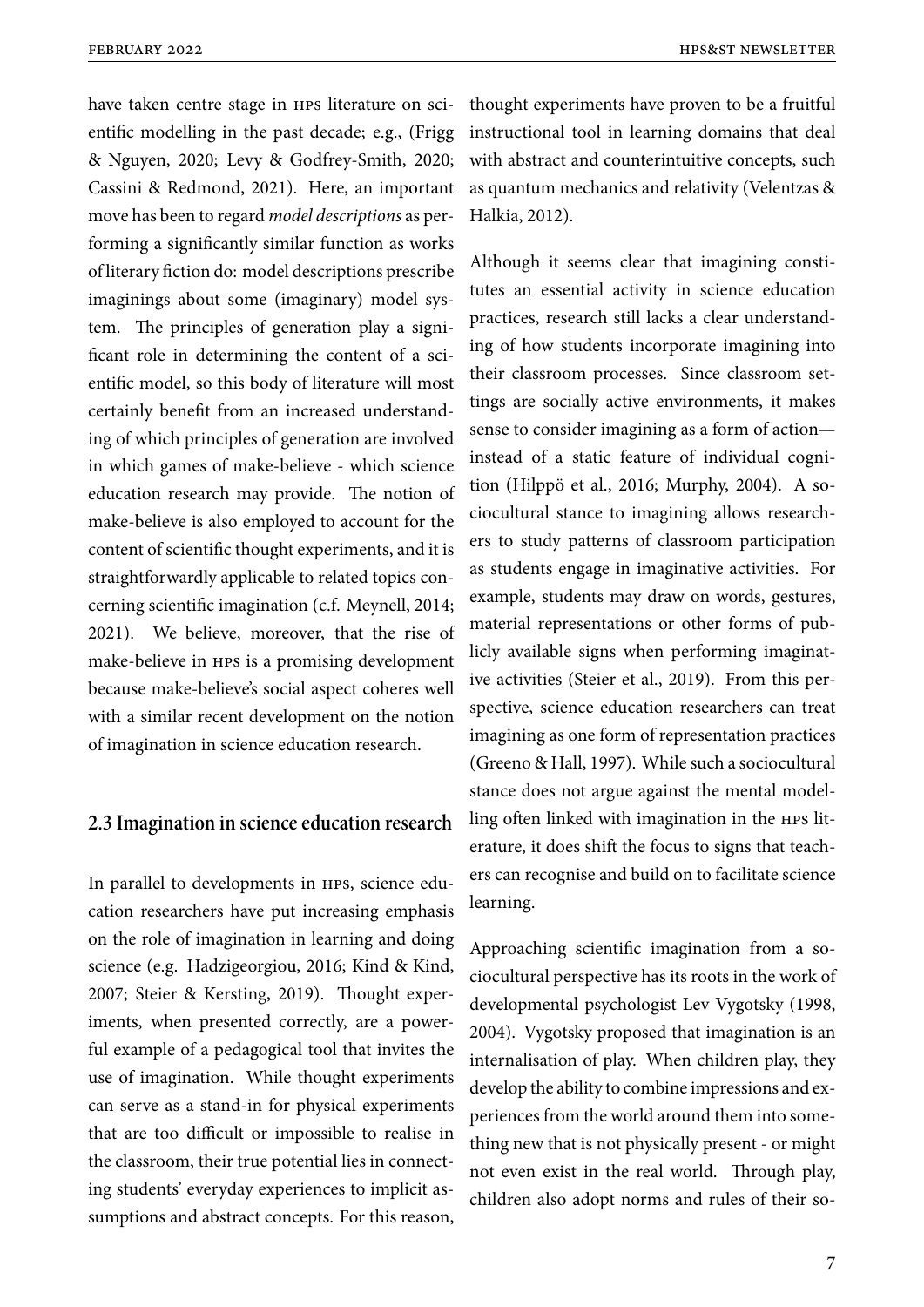ciety which feed into their imagination. In this context, Vygotsky understood imagination as the ability to think about the possible and not just the actual.

As children get older, their imagination matures and develops into a tool for meaningful creative action (Hadzigeorgiou, 2016; Vygotsky, 2004). Instead of merely dreaming or playing, students may use their knowledge and previous experiences to create something new and meaningful:

(…) imagination is as necessary in geometry as it is in poetry. Everything that requires artistic transformation of reality, everything that is connected with interpretation and construction of something new, requires the indispensable participation of imagination (Vygotsky, 1998, p. 153).

There is a promising continuity between Vygotsky's approach to imagination from a sociocultural perspective and Walton's approach to imagination as a social act of make-believe, specifically in the emphasis on the rules and patterns that govern imaginative acts. This continuity has been somewhat explored recently in science education research (e.g., Reznitskaya & Gregory, 2013; Maynard, 2019), but interaction with recent developments of Waltonian approaches to the imagination in hps is absent, yet clearly desirable. Here, contemporary science education research can inform hps research by providing insights into the rules that govern acts of imagination gained through classroom studies.

#### **Question 3: Looking forward**

Finally, let us address the third question: what is required to make the respective insights from hps and science education research into conceptual

change of mutual benefit? In this article, we have examined how our joint engagement with conceptual change has led us to the topic of scientific imagination, and we have presented recent developments on scientific imagination in hps and science education research. *To make these respective developments of mutual benefit, we now turn to two promising opportunities for fruitful interaction*. More generally, we argue that we need to move beyond the general theme of conceptual change and focus on specific topics, such as scientific imagination, and specific questions, such as the role of generation principles in imaginative interactions in science classrooms. Arguably, these topics and questions can only be answered comprehensively when HPS scholars and science education researchers combine their methods and insights.

The first opportunity for fruitful interaction is to explore the relation between the use of imagination in the scientist's context of discovery and the student's context of learning science. As mentioned in this article, these contexts have often been analysed in parallel, mainly for the purpose of applying newfound insights into the former to better understand the latter. However, given that imagination in the science classroom is now actively being studied, the question arises to what extent we may invert this flow of information. Can we study the scientific omi-imagination in the student's context of learning as a proxy for the scientist's context of discovery? We have indicated how hps and science education research may find a common purpose and a shared terminology in Nersessian's account of conceptual change and her thoroughly developed notion of mental modelling. However, recent developments in hps provide an alternative terminological framework that seems equally promising for this purpose.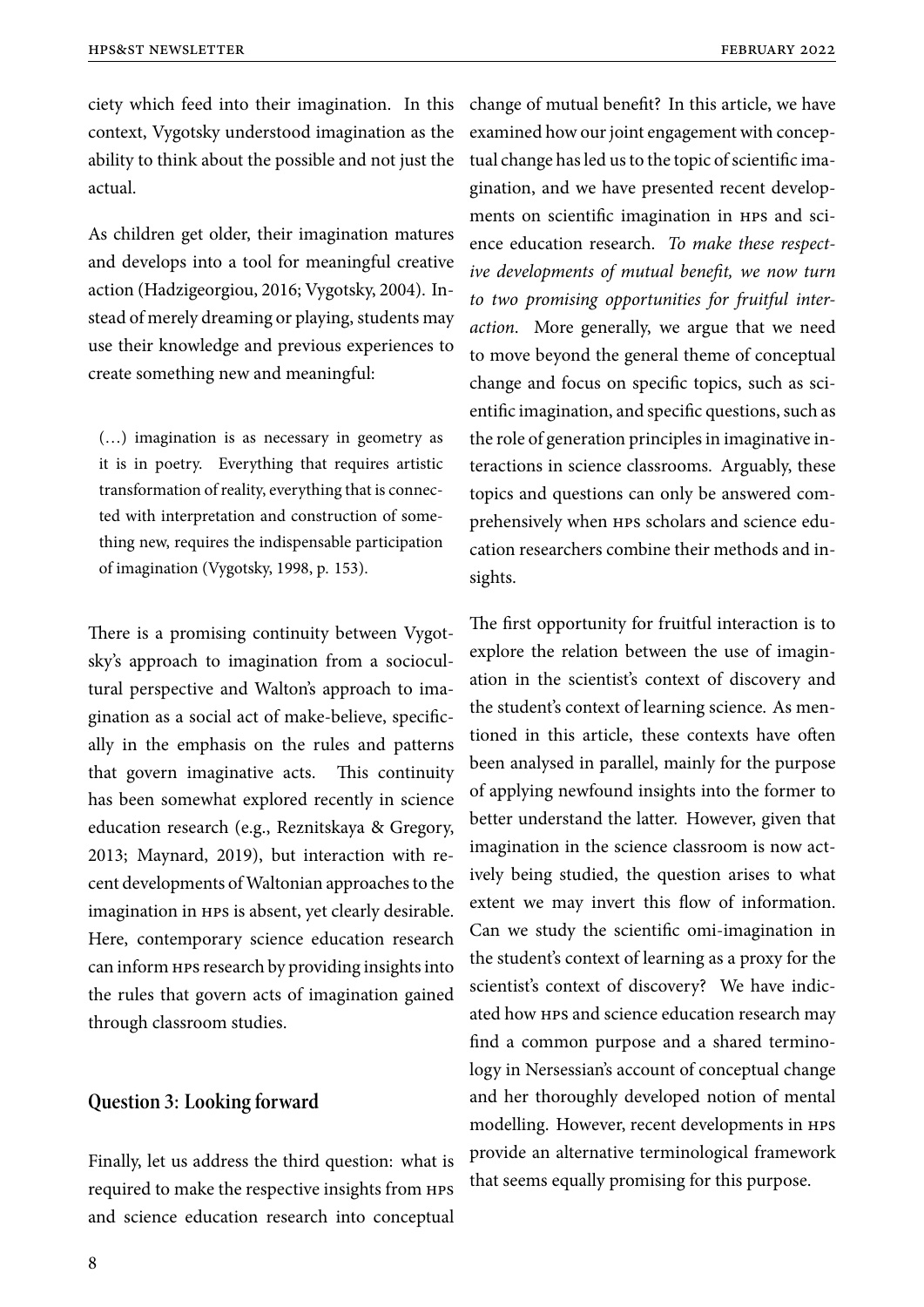The second opportunity for fruitful interaction centres on the concept of make-believe, a relatively new concept in hps adapted from Walton's *games of make-believe* (1990). Games of make-believe are explicitly social acts of imagination. The fact that make-believe is currently taking centre stage in the hps literature on imagination coheres well with the developments in science education research that stresses the importance of the socially active environment in which science students perform imaginative acts and communicate their understandings (Steier et al. 2019). We indicated the encouraging continuity between Vygotskyan approaches to the imagination in science education research and Waltonian games of make-believe in hps, specifically in their focus on the rules that govern our acts of imagination in science research and education. Here, HPS and science education research may again find a common purpose and shared terminology that can further stimulate progress in both fields.

Finally, the question arises whether and how these two distinct possibilities for interaction between hps and science education research can be realised. At this point, we do not wish to argue for specific ways in which this ought to be done. Instead, we invite colleagues to envision potential collaborations between hps and science education that take their point of departure in shared questions and on the basis of knowledge gaps in both fields. We believe that progress will be achieved best if there is a shared vocabulary and focal point of research in the two disciplines, which, we have argued, can be found in contemporary approaches to the scientific imagination.

#### **Conclusion**

This workshop has shown that interactions between hps and science education researchers can provide a good impetus for future research with mutual benefit. Having taken the topic of conceptual change as our joint starting point, we identified scientific imagination as a critical contemporary concept in both disciplines. To repeat, hps has informed science education research quite a bit over the last few decades. We insist that this asymmetric relationship between the two disciplines limits progress on both sides. Therefore, we encourage scholars to investigate new ways in which field studies from 'within the classroom' may be informative for hps. We believe that the scientific imagination is a contemporary concept that has great potential to stimulate fruitful interdisciplinary interactions in research on conceptual change and beyond.

### **Acknowledgements**

We thank the other workshop speakers for their valuable contributions: Stella Vosniadou, Paul Hoyningen-Huene, Floor Kamphorst, Stefaan Blancke, Robert Meunier and Stig Børsen Hansen. We also thank the workshop participants for their lively engagement in the plenary discussions.

#### **References**

- Cassini, A., & Redmond, J. Eds. (2021). *Models and Idealisations in Science: Artifactual and Fictional Approaches*. Springer, Cham.
- Frigg, R., & Nguyen, J. (2020). *Modelling Nature: An Opinionated Introduction To Scientific Representation*. Springer, Cham.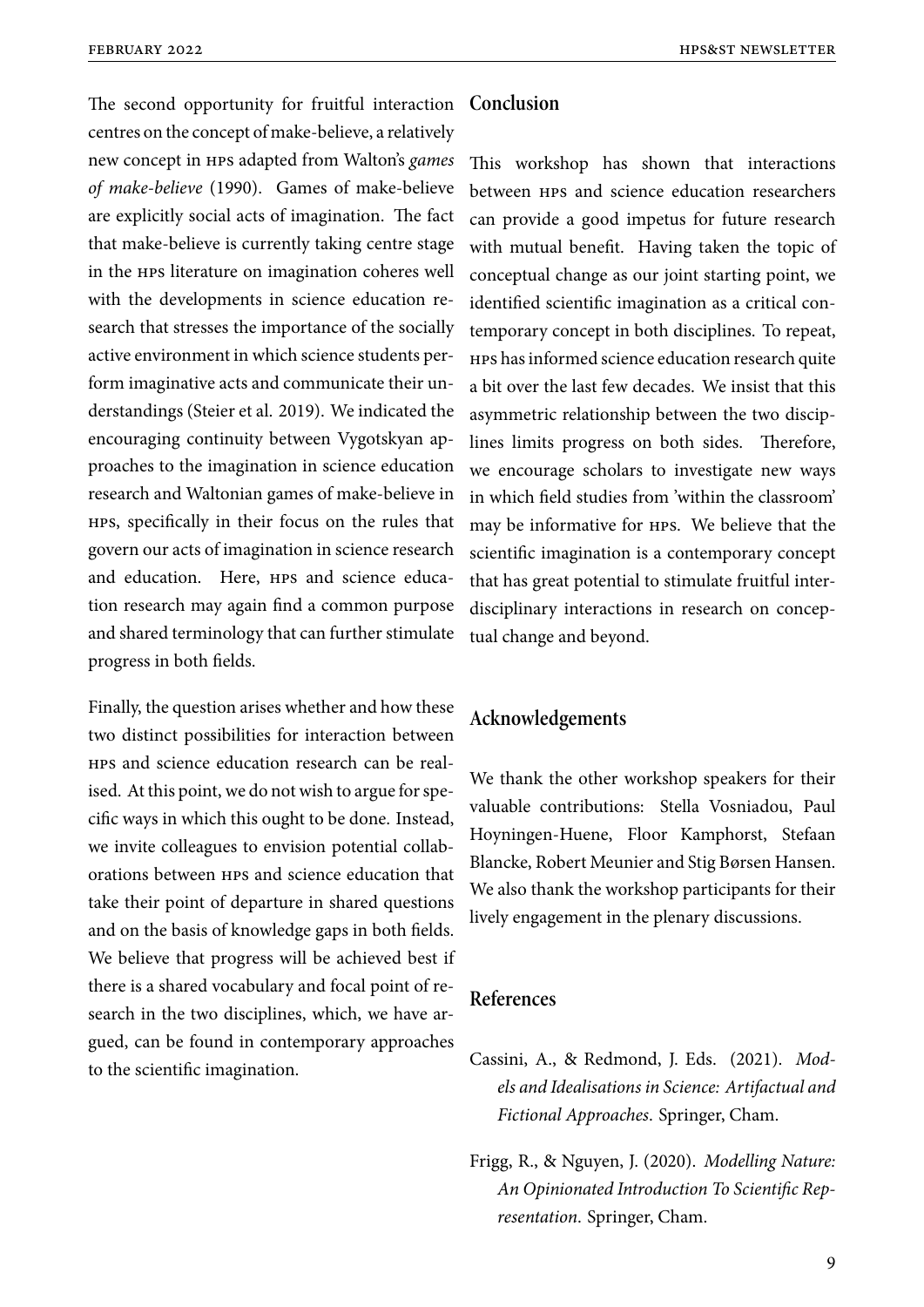- Gendler, T. (2004). Thought Experiments Kuhn, T.S. (1964). A Function for Thought Ex-Rethought— and Reperceived. *Philosophy of Science*, 71: 1152–1164.
- Gendler, T. (2010). *Intuition, Imagination, and* University Press, 2010.
- Greeno, J. G., & Hall, R. P. (1997). Practicing Representation: Learning with and about representational forms. *Phi Delta Kappan*, 78(5), 361–367.
- Hadzigeorgiou, Y. (2016). *Imaginative Science Education—The Central Role of Imagination in Science Education*. Springer International Publishing Switzerland.
- Hilppö, J., Rajala, A., Zittoun, T., Kumpulainen, K., & Lipponen, L. (2016). Interactive dynamics of collective imagination in a science classroom. *Frontline Learning Research*, 4(4), 20–29.
- Jackson, M.B. (2016). On the Epistemic Value of Imagining, Supposing, and Conceivings. In A. Kind and P. Kung, Eds. *Knowledge Through Imagination*, 41–60. Oxford: Oxford University Press.
- Kamphorst, F., Vollebregt, M.J., Savelsbergh, E.R., van Joolingen, W.R. (2021) An educational reconstruction of special relativity theory for secondary education.*Science & Education*, 1– 44.
- Kind, P. M., & Kind, V. (2007). Creativity in Science Education: Perspectives and Challenges for Developing School Science. *Studies in Science Education*, 43(1), 1–37. doi:10.1080/03057260708560225
- periments. Reprinted in T. Kuhn. (1977). *The Essential Tension*. Chicago: University of Chicago Press, 240–265.
- *Philosophical Methodology*. Oxford: Oxford Levy, A., & Godfrey-Smith, P. Eds. (2020). *The Scientific Imagination: Philosophical and Psychological Perspectives*. Oxford: Oxford University Press.
	- Maynard, P. (2019). Rules: a Toy Box. *Phenomenology and Mind* 17, 94-111.
	- Murphy, K. M. (2004). Imagination as joint activity: The case of architectural interaction. *Mind, Culture, and Activity*, 11(4), 267–278.
	- Meynell, L. (2014). Imagination and insight: a new account of the content of thought experiments. *Synthese*, 191(17): 4149–4168, 2014.
	- Meynell, L. (2021). Review of *The Scientific Imagination*, Levy, A. and Godfrey-Smith, P. Eds. *Mind*.
	- Nersessian, N. J. (1992). How do scientists think? Capturing the dynamics of conceptual change in science. In Giere, R.N., Ed. *Cognitive Models of Science*. Minneapolis, MN: University of Minnesota Press, 3-45.
	- Nersessian, N. J. (1998). Conceptual change. In Bechtel, W. & Graham, G. Eds. *A Companion to Cognitive Science*. Malden, MA: Blackwell, 155-166.
	- Nersessian, N. J. (2007). Mental Modeling in Conceptual Change. *International Handbook of Conceptual Change*, S. Vosniadou, ed. (London: Routledge, 2008, 391-416)
	- Nersessian, N.J. (2008). *Creating Scientific Concepts*. Cambridge, MA: MIT Press.